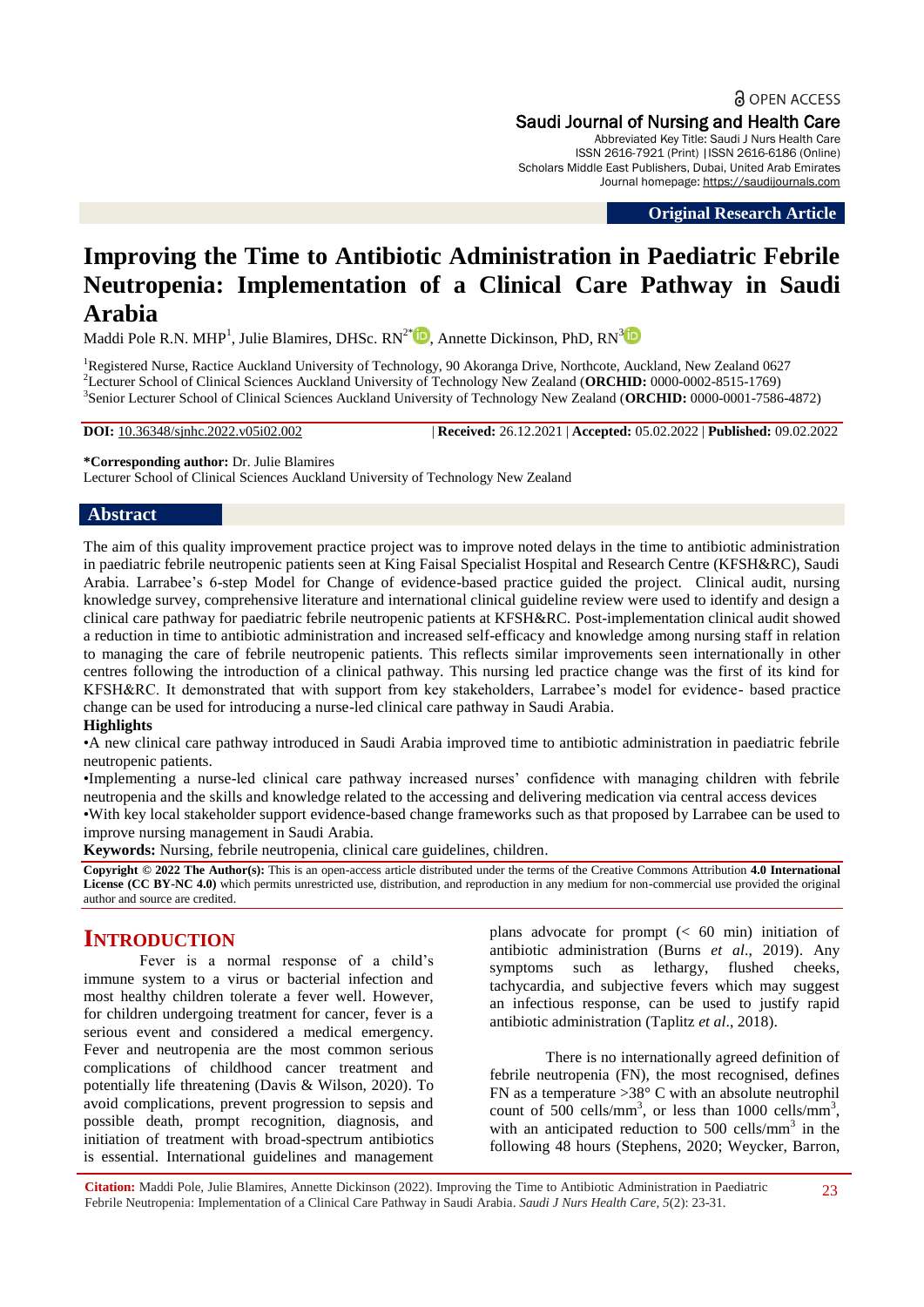Kartashov, Legg, & Lyman, 2013). FN is most common among paediatric patients receiving chemotherapy for acute myeloid leukaemia (AML) and acute lymphoblastic leukaemia (ALL) (Davis & Wilson, 2020). The chemotherapy used to treat these conditions causes a severe reduction of white blood cells ultimately diminishing the neutrophil count. Once the absolute neutrophil count significantly drops, the bodies' ability to fight off and prevent infections is drastically reduced. Therefore, the longer a patient with FN is left untreated, the greater the risk of serious infection, and potential for irreversible organ damage (Stephens, 2020; Weycker *et al*., 2013). Reducing the time to antibiotic administration (TTA) has been shown to directly reduce these adverse outcomes (Fletcher *et al*., 2013; Salstrom *et al*., 2015). Despite this, consistently meeting the goal of prompt antibiotic administration is not easily achieved (Nirenberg, Mulhearn, Lin, & Larson, 2004; Perrone, Hollander, & Datner, 2004).

King Faisal Specialist Hospital and Research Centre (KFSH&RC) serves a population of 33 million people from Saudi Arabia and surrounding regions. It is recognized as the nation's leading hospital specializing in Oncology, Organ Transplantation and Genetic diseases. Adult and paediatric patients travel across the country to access care at King Faisal. Prior to 2018 both paediatric and adult patients presented to the same emergency department (ED) for triage however in 2018, recognising the importance of specialised paediatric care, a separate paediatric emergency department (PED) was established. A key task identified at this time was the development of a best practice clinical pathway for the management of paediatric oncology patients. Working clinically and observing patient flow in the newly established PED it became apparent to the first author (MP) that there was not only a lack of

communication and confidence among the nursing staff with caring for FN patients but also a lack of urgency. Despite best practice literature and clinical guidelines clearly advocating rapid antibiotic administration and fluid resuscitation (i.e., completed within 60 minutes, and/or 30 minutes if critically unwell) (Bow & Wingard, 2020; Stephens, 2020; Taplitz *et al*., 2018) observation and anecdotal evidence suggested that KFSH&RC was not meeting these international guidelines for treatment. A quality improvement project was developed with the aim of improving time to antibiotic administration for paediatric FN patient at KFSH&RC.

#### **METHOD**

The framework for this project followed the methodology of Larrabee's Model for Change of Evidence-Based Practice (Larrabee, 2009). Larrabee's model is a revised version of the model originally developed by Rosswurm & Larrabee in 1999 (Rosswurm & Larrabee, 1999).This model (figure 1) is based on change theory and guides nurses through a systematic process for change to evidence-based practice through six phases or steps:

- 1. Assess the need for change in practice
- 2. Locate the best evidence
- 3. Critically analyse the evidence
- 4. Design practice change
- 5. Implement and evaluate change in practice
- 6. Integrate and maintain change in practice

#### **Ethical considerations**

Approval for this project was gained from KFSH&RC review committee. This project was deemed a quality improvement project by the sites review committee and therefore did not require ethical approval.



**Fig-1: A Model for Evidence- Based Practice Change (Larrabee, 2009)**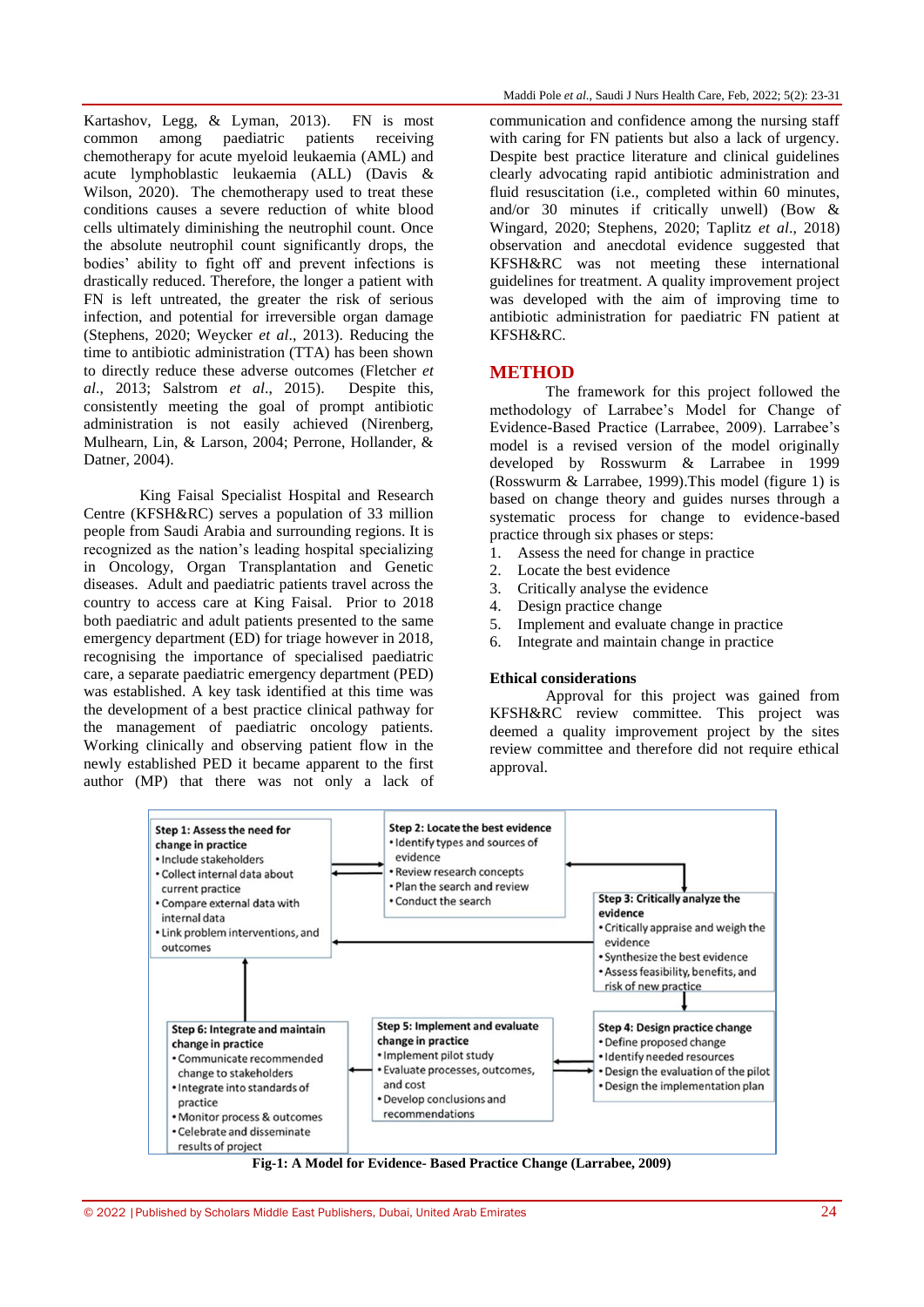## **RESULTS (AND PROJECT PATH)**

Given the interlinked and developmental nature of Larabee's Model the following section will report both methods used and the results of each phase of the project.

#### **Faze One: Assess the Need for Change in practice**

The major activities in this step focused on assessing the need for change in practice through identifying and including the stakeholders; collecting internal data about current practice; comparing the internal data with external data; identifying the practice problem; and linking the problem, interventions, and outcomes (Larrabee, 2009). An internal quality audit completed between August - November 2019 confirmed suspicions that KFSH&RC was not reaching international best practice standards (<60mins from time arrival to antibiotic administration) with the average time to antibiotic administration for FN patients at KFSH&RC being 3 hours and 48 minutes.

The next step was to identify the stakeholders and examine the factors impacting the delay. Seven key stakeholders representing medical, nursing, and allied staff were identified and gathered to discuss the issues, brainstorm, and decide on ways to improve this area of practice. Key issues explored during this brainstorming session included previous experience with clinical care pathways, education issues, upskilling staff, goals and timelines. This group of stakeholders agreed to be part of the project team to further explore the issues and develop and implement a clinical care pathway for FN patients.

A paper-based survey of nursing staff working in the PED was conducted in November 2019. The survey was designed to gauge support for the development of a clinical care pathway and to provide information about paediatric nursing staff's knowledge and comfort in managing FN. The survey identified several key issues within current clinical practice and the self-efficacy of nurses with regards to caring for FN patients. Out of the total survey respondents (n=26 paediatric nurses), there was only one nurse who reported feeling confident to independently care for a FN patient with only one nurse specifically trained or educated in FN. Many reported their knowledge of FN as *'not enough to even get by'* with several saying they would *'actively avoid'* or *'completely rely on another nurses support and give direction'* when caring for paediatric patients with FN. Additionally, and paediatric patients with FN. importantly, this nursing survey revealed that 100% of those surveyed did not possess the knowledge or skills to access a central venous access device (CAVD), a pivotal device in enabling rapid intravenous access and administration of antibiotics in an efficient and timely manner (VanHouwelingen *et al*., 2019). This survey also highlighted the need for education to support nurses with managing this patient group. At the end of this phase, it was clear there was overwhelming support

from stakeholders and a clear clinical practice need to provide a standardised approach for the management of paediatric FN patients as well as education to nurses on the management of these patients.

#### **Phase Two: Locate the best evidence**

In phase two a literature review was undertaken using key databases including Google Scholar, UpToDate, MEDLINE and Child and Adolescent Health Services library to determine current best practice. In addition to published literature other sources were identified such as previous practice projects exploring the topic of clinical care pathways, research studies and current best practice guidelines for the treatment of FN. Key search terms used were \*paediatric/pediatric, \*fever/febrile, \*sepsis, \*neutropenia/neutropoenia, \*oncology management/treatment, and emergency department. In addition, commonly accepted terms for clinical care pathways such as 'clinical guidelines' and 'bundles' were also used. Resources were excluded if they dated prior to 1997, when the first approved guideline was introduced. Articles endorsed by medical governing bodies and tertiary organisations were included. Articles were selected based on credibility and use in current practice and were measured against the currency, relevance, authority, accuracy, and purpose (C.R.A.A.P) (Fielding, 2019).

#### **Phase Three: Synthesis of evidence**

In phase 3 articles and guidelines providing reference to and covering general management in the paediatric population of: neutropenia; fever and sepsis in a non-oncology setting; FN; and a combination of the above, were analysed and synthesised. One of the key and consistent findings from this synthesis was that management of FN was that it was time critical. Consensus among governing bodies and tertiary clinical centres stated that antibiotics should be administered within 60 minutes of presentation to an emergency department and 30 minutes if signs of shock are present (Bow & Wingard, 2020; Ku *et al*., 2019; Skeen & Teague, 2020; Taplitz *et al*., 2018). The review also highlighted that for the past two decades, rapid antibiotic administration has been a key determinant of successful outcomes for patients across all age groups. Clinical care pathways were shown to be a useful and practical tool to promote the prevention of delayed treatment and to be instrumental in decreasing the time to antibiotics and improving patient outcomes (Bekmezian, Fee, & Weber, 2015; Haeusler *et al*., 2020; Murray, Alpern, Lavelle, & Mollen, 2017). Starship Hospital, Auckland, New Zealand (Skeen & Teague, 2020) and The Royal Children's Hospital Melbourne (2009) developed clinical care pathways for FN endorsed by The Cancer Institute NSW (2020) and the Australian and New Zealand Children's Haematology/Oncology Group [ANZCHOG] (2020). These endorsed and annually updated clinical care pathways provided useful templates for the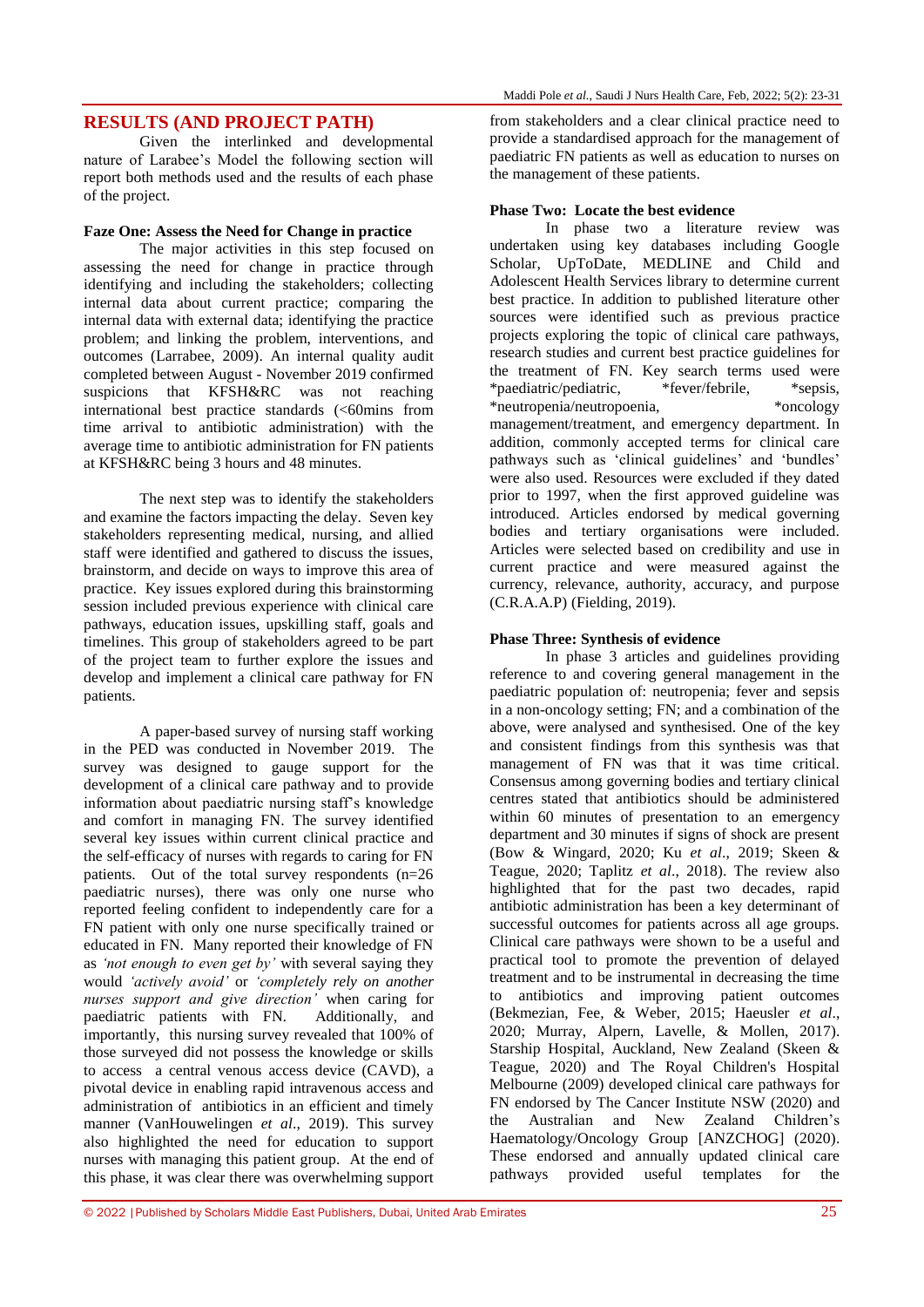development of and design of the clinical care pathway at KFSH&RC.

#### **Faze Four: Design Practice Change**

Phase four activities include defining the proposed practice change, identifying the required resources, designing the pilot and the implementation plan (Larrabee, 2009). Strategies include involvement of change champions, creating educational sessions and materials, and undertaking audits and feeding back.

Following the synthesis of evidence, the project team met to plan and design the clinical care pathway which was based on a combination of internationally endorsed pathways, current best practice advice, and the ideas and visions of the key stakeholders. The pathway was drafted in accordance with local Saudi Arabia guidelines and presented to the key stakeholders. Feasibility, design, and priorities were all approved, and an education plan was designed and implemented.

Results from phase one of the project noted that two of the key factors influencing the delay in antibiotic administration were the shortage of nurses trained in CVAD and poor confidence and education regarding FN. Therefore, one of the specific items for action within this phase was to provide education and in-service education to nursing staff. Clinical educators delivered these which included workshops to upskill nursing staff on important aspects of the pathway including accessing CAVD, antibiotic preparations, verbal medication orders and general knowledge regarding FN. During this phase of education and informing staff about the project the project team delegated their roles for the pilot month, planned future meetings and allocated resources. In addition, they agreed upon the appropriate definitions, inclusion, and exclusion criteria for the patients and how the flow of

the department may need to be adjusted. In December 2019 the proposed pathway was sent to the chief medical officer and charge nurse manager for review, feedback, and subsequently approved for use.

#### **Phase Five: Implementation and Evaluation**

The first step in the implementation phase was the pilot period. This was completed during the month of December 2019. During this period nursing staff were provided with in-service trainings multiple times a week, and online educational resources. Nurses were given copies of the initial pathway as an educational tool to prepare them for the formal rollout. Medical staff was provided with training led by the paediatric physician.

By the end of December 2019 all PED nurses had completed sufficient in-service trainings with the clinical educators, and time to familiarise themselves with the proposed clinical care pathway. In addition, staff received training related to CVAD, which all staff completed by the end of January 2020. During the pilot period, clinical educators, and the project manager (MP) provided support to nursing staff by overseeing patients that fitted the pathway criteria, and shadowing nurses to ensure they felt safe and could ask any questions during practice. As time went on staff became more confident clinical educators were required less, however they remained available to answer and provide support where needed.

The project team met monthly for the first four months to discuss necessary changes or modifications. The clinical pathway went through four iterations throughout this time, with the final iteration of the pathway completed March 2020 (Figure 2). Minor changes were made from feedback from nurses and physicians in discussion with key stakeholders, and current evidence base practice resources.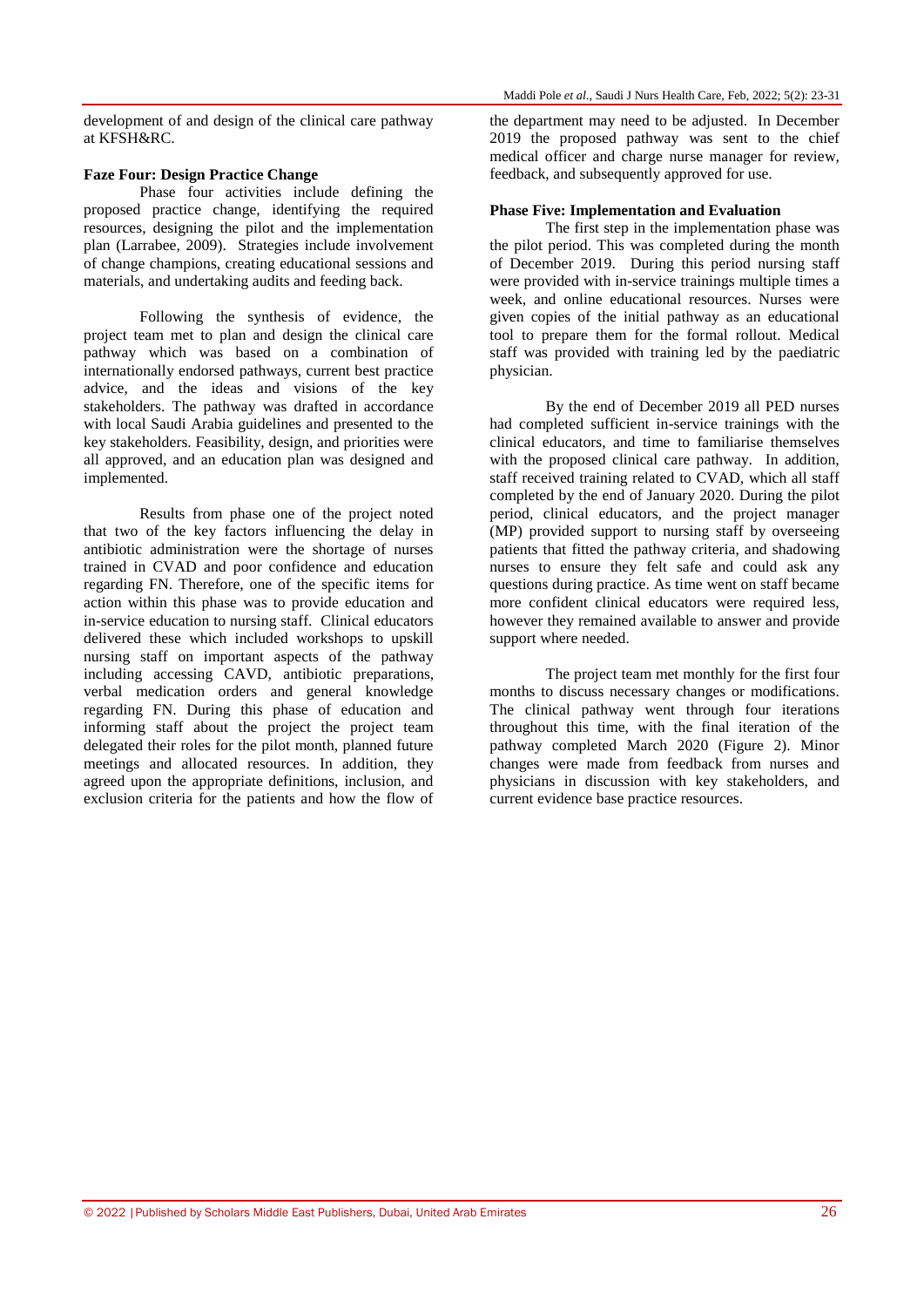

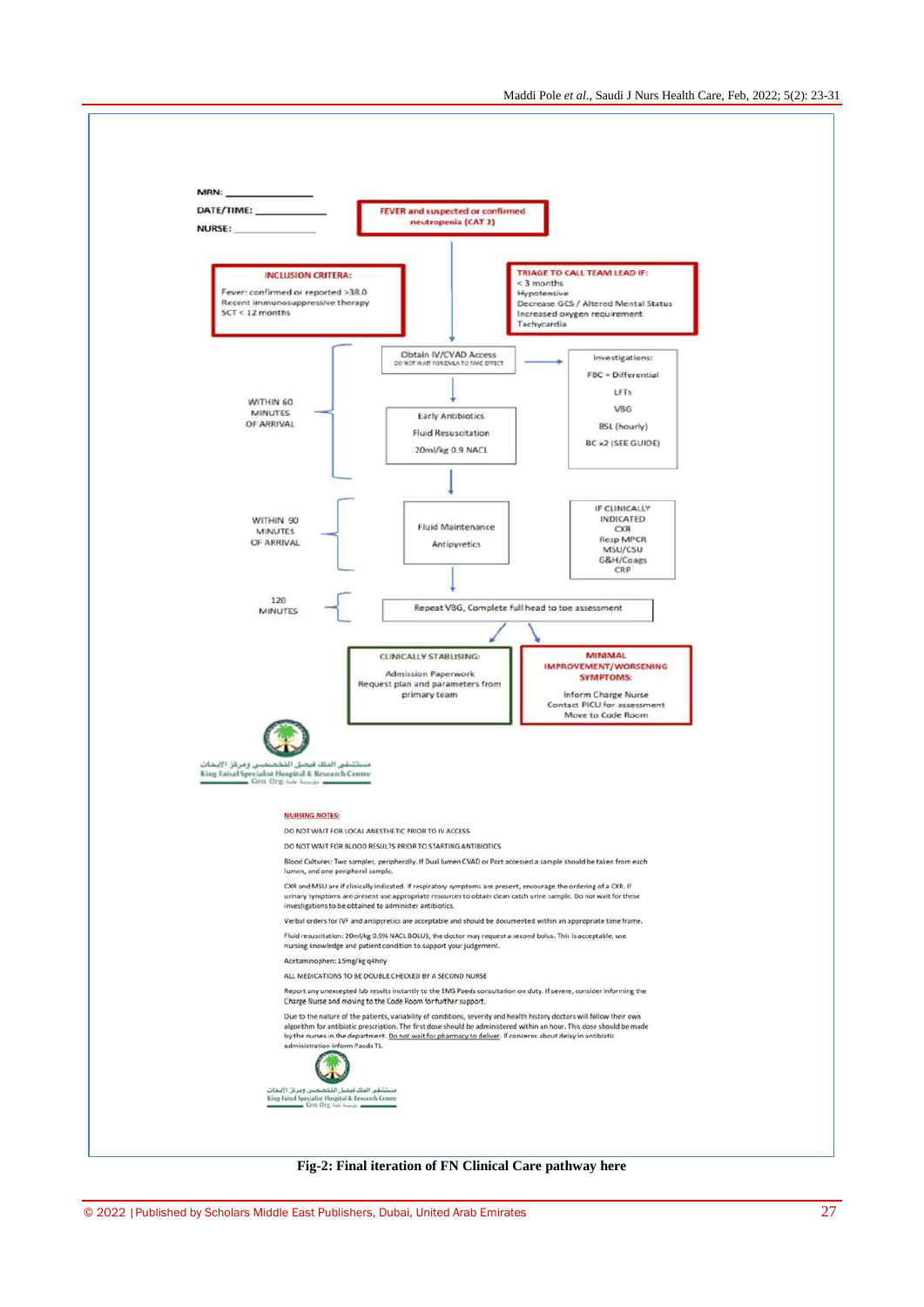Maddi Pole *et al*., Saudi J Nurs Health Care, Feb, 2022; 5(2): 23-31

During these meetings the nursing 'champions' role was introduced. 'Nurse Champions' are a concept used in healthcare to describe nurses who have a particular passion, interest or skill and take on responsibility for providing teaching and support to a change in practice. In this project, several nurses showed vested interest in learning more and became nurse champions for the clinical care pathway. As the project manager and clinical educators began to step back from constant practice observation the nurse champions took on more leadership roles including identifying strategies to improve patient flow based on the specific needs of KFSH&RC. One of the examples

of this was the suggestion of allocating two specific rooms for febrile neutropenic patients, equipped with the resources required. These suggestions enabled nursing staff and the stakeholder team to work collaboratively on this project and created a sense of ownership over the practice change for all those involved.

To determine the success of the pathway, a clinical audit following the same process as the initial audit was conducted 4 months post implementation (April -June 2020) (See Table 1).



#### **Table 1 Comparison of treatment times Pre and post implementation**

In this time there were a total of 104 patients managed on the pathway. The average time to antibiotic administration was 78 minutes in April, and 65 minutes in June. The average time to antibiotic administration reduced from 3 hours and 48 minutes, to 1 hour and 15 minutes. This clinical audit demonstrated that the project goal of reducing time to administration of antibiotic for FN patients had been achieved. Although still not meeting the recommended international guideline time of 60 minutes the results of this audit showed a trend of decreasing average time to administration with each passing month suggesting a promising continued improvement over time.

#### **Phase Six: Integrate and Maintain**

Due to the onset of the COVID 19 Pandemic the first author and project leader (MP) was required to leave Saudi Arabia and therefore the the sixth and final phase of Larrabee's model cannot be fully reported in this paper. However, in communication with the remaining project team, anecdotal reports from the staff nurses and paediatric medical team shows continued support of the clinical pathway. Although no formal clinical audit has been conducted, the clinical care pathway has become the leading protocol within PED at

KFSH&RC with nurses now reportedly working more autonomously in the treatment of FN. The original paper-based pathway has now been moved to an online platform and is automatically attached to the patients record following triage. The future use and development of the pathway is now lead by the paediatric clinical educator who has taken over responsibility for the continuing updates in relation to evidence-based practice for FN and the development of paediatric services at KFSH&RC.

#### **DISCUSSION**

Febrile neutropenia is a relatively common but potentially fatal side effect of chemotherapy treatment for paediatric patients. The literature describes how antibiotic administration within <60 minutes of arrival is a quality-of-care measure for paediatric oncology patients with FN in the ED (Koenig *et al*., 2020). For this this project there was strong support to implement a clinical care pathway and the evidence reviewed supported this as proven means to improve time to antibiotic administration (Bekmezian, 2015; Browne *et al.,* 2002; Haeusler *et al*., 2018; Murray *et al*., 2017; Williams *et al*., 2014). Although a paucity of paediatric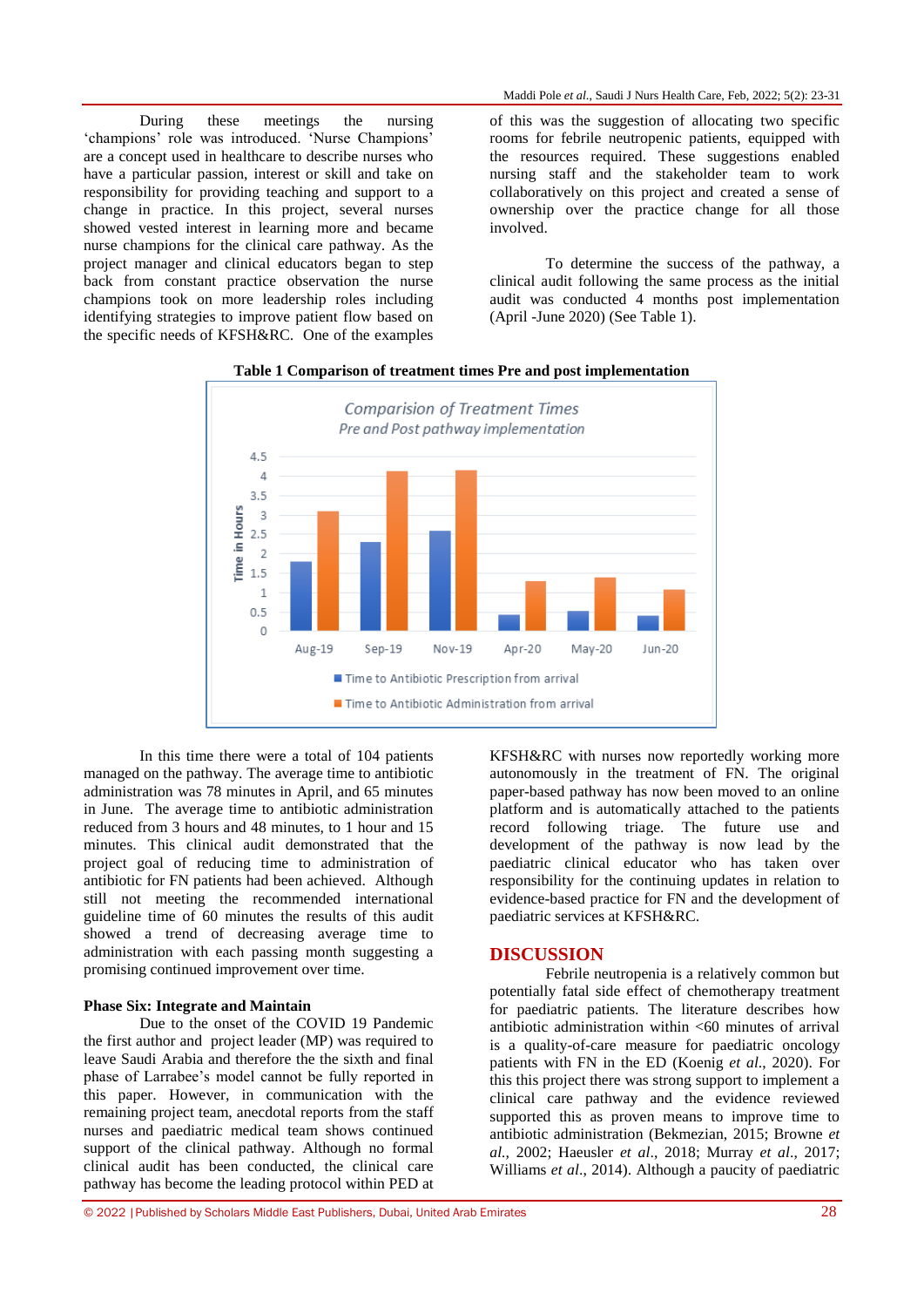specific FN studies and guidelines exist, the established hospital guidelines utilised for this project followed current best practice and provided useful templates from which to develop a clinical care pathway. The outcomes of more streamlined care and reduced treatment times at KFSH&RC echoed the results from others who had successfully implemented similar clinical care pathways (Bekmezian, 2015; Children's Hospital of Philadelphia, 2017; Weiss *et al*., 2014).

Implementing a nurse-led clinical care pathway provided opportunities for the nurses to expand their knowledge and self-competence about treating and caring for FN patient. Improving skills regarding CVAD, was a pivotal and important aspect which influenced the success of the project due to the ability of CVAD to provide rapid venous access for antibiotics, blood samples and fluid resuscitation (VanHouwelingen *et al*., 2018).

There were several strengths and limitations encountered while undertaking this project. Having the support of the medical team, led by a paediatrician who advocated to managers and other clinicians the importance of this project was essential to the success. The arrival of Covid 19 provided additional challenges as the final phases of the project were conducted virtually and through email communication with the project champions which added to the challenge of successful implementation.

The decision to utilise Larrabee's (2009) model for evidence-based practice change improved the flow and outcome of this project. Others have similarly found that through following the steps of this evidencebased model of change, successful implementation of practice change, and sustainment of the change is possible (Houser, DeButy, & Beal, 2019; Maramba, Richards, Myers, & Larrabee, 2004; Mohide & King, 2003; Skinner, 2015). Larrabee's model was systematic and detailed and provided a clear plan to ensure all aspects of changing practice were considered, and that the project was feasible and well supported by literature. This model holds potential for the development of other clinical care pathways to be implemented at KFSH&RC having proved its usage with the successful implementation of this project. Through following each phase of the framework, nurses can be empowered to question the quality of care, research evidenced-base practice, and create implementation plans to improve the standard of care being delivered.

### **CONCLUSION**

This practice project involved the implementation of a clinical care pathway for King Faisal Hospital in Riyadh and was the first of its kind for Saudi Arabia. This project set out to improve the time to antibiotic in paediatric febrile neutropenic patients and through implementation of a clinical care pathway successfully reduced time to antibiotic by two thirds (from 3 hours and 48 minutes, to 1 hour and 15 minutes). A positive side effect of this quality project in addition to improving time to antibiotics was increasing nurses' confidence with managing febrile neutropenia and developing the skills and knowledge related to the accessing and delivering medication via central access devices. Additionally, the introduction to clinical care pathways in Saudi Arabian healthcare may prompt further projects and create opportunities for nurses to broaden their knowledge through similar evidence-based health initiatives. Our experience using Larrabee's model indicated that it is a useful and pragmatic framework for nurses to implement an evidence-based change to practice.

The authors declare that they have no known competing financial interests or personal relationships that could have appeared to influence the work reported in this paper.

The authors received no financial support for the research, authorship, and/or publication of this article.

#### **REFERENCE**

- Australian and New Zealand Children's Haematology/Oncology Group [ANZCHOG]. (2020). Retrieved July 20, 2021, from <https://anzchog.org/>
- Bekmezian, A., Fee, C., & Weber, E. (2015). Clinical pathway improves pediatrics asthma management in the emergency department and reduces admissions. *Journal of Asthma, 52*(8), 806- 814.

<https://doi.org/10.3109/02770903.2015.1019086>

 Bow, E., & Wingard, J. (2020). Overview of neutropenic fever syndromes. from C. A. Kauffman (Ed.)

[https://www.uptodate.com/contents/overview-of](https://www.uptodate.com/contents/overview-of-neutropenic-fever-syndromes)[neutropenic-fever-syndromes](https://www.uptodate.com/contents/overview-of-neutropenic-fever-syndromes)

- Burns, B., Hartenstein, M., Lin, A., Langley, D., Burns, E., Heilman, J., . . . Ma, O. J. (2019). Optimizing Time to Antibiotic Administration in Children with Possible Febrile Neutropenia through Quality Improvement Methodologies. *Pediatr Qual Saf,* 4(6), e236. <https://doi.org/10.1097/pq9.0000000000000236>
- Children's Hospital of Philadelphia. (2017). *Reducing Time to Antibiotics for Children with Sepsis.* https://www.chop.edu/news/reducing-timeantibiotics-children-sepsis
- Davis, K., & Wilson, S. (2020). Febrile neutropenia in paediatric oncology. *Paediatrics and child health,*  $30(3)$ , 93-97. <https://doi.org/10.1016/j.paed.2019.12.002>
- Fielding, J. (2019). Rethinking CRAAP: Getting students thinking like fact-checkers in evaluating web sources. *College & Research Libraries News, 80*(11).

© 2022 |Published by Scholars Middle East Publishers, Dubai, United Arab Emirates 29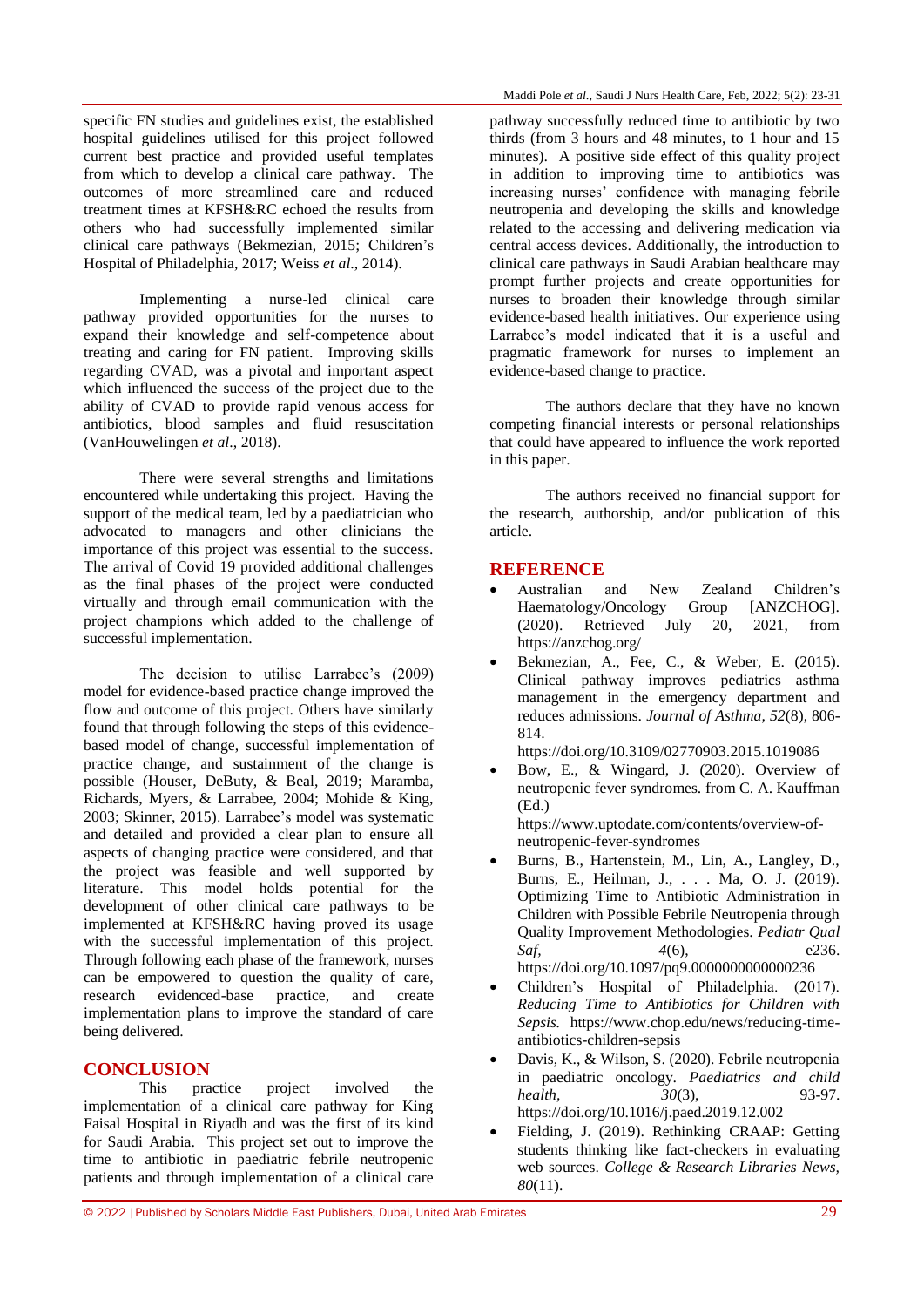[https://doi.org/https://doi.org/10.5860/crln.80.11.62](https://doi.org/https:/doi.org/10.5860/crln.80.11.620) [0](https://doi.org/https:/doi.org/10.5860/crln.80.11.620)

- Fletcher, M., Hodgkiss, H., Zhang, S., Browning, R., Hadden, C., Hoffman, T., . . . McCavit, T. L. (2013). Prompt administration of antibiotics is associated with improved outcomes in febrile neutropenia in children with cancer. *Pediatric Blood & Cancer, 60*(8), 1299-1306. <https://doi.org/10.1002/pbc.24485>
- Haeusler, G. M., Thursky, K. A., Slavin, M. A., Babl, F. E., De Abreu Lourenco, R., Allaway, Z., . . . the, P. n. (2020). Risk stratification in children with cancer and febrile neutropenia: A national, prospective, multicentre validation of nine clinical decision rules. *EClinicalMedicine, 18*, 100220-100220.

<https://doi.org/10.1016/j.eclinm.2019.11.013>

- Houser, T., DeButy, K., & Beal, C. C. (2019). Implementation of an Evidence-Based Practice Change to Offer Nitrous Oxide During Labor. *Nursing for Women's Health, 23*(1), 11-20. <https://doi.org/10.1016/j.nwh.2018.12.001>
- Koenig, C., Schneider, C., Morgan, J. E., Ammann, R. A., Sung, L., & Phillips, B. (2020). Interventions aiming to reduce time to antibiotics (TTA) in patients with fever and neutropenia during chemotherapy for cancer (FN), a systematic review. *Supportive Care in Cancer, 28*(5), 2369-2380. <https://doi.org/10.1007/s00520-019-05056-w>
- Ku, B., Reilly, A., Jacobstein, C., Lavelle, J., Kersun, L., & Bailey, C. (2019). *Clinical Pathway for Oncology Patient Presenting with Fever*. Children's Hospital of Philadelphia. [https://doi.org/https://www.chop.edu/clinical](https://doi.org/https:/www.chop.edu/clinical-pathway/oncology-patient-with-fever-clinical-pathway)[pathway/oncology-patient-with-fever-clinical](https://doi.org/https:/www.chop.edu/clinical-pathway/oncology-patient-with-fever-clinical-pathway)[pathway](https://doi.org/https:/www.chop.edu/clinical-pathway/oncology-patient-with-fever-clinical-pathway)
- Larrabee, J. H. (2009). *Nurse to Nurse Evidence-Based Practice*. New York, N.Y: McGraw-Hill.
- Maramba, P. J., Richards, S., Myers, A. L., & Larrabee, J. H. (2004). Discharge planning process: applying a model for evidence-based practice. *Journal of Nursing Care Quality, 19*(2), 123-129. [https://doi.org/10.1097/00001786-200404000-](https://doi.org/10.1097/00001786-200404000-00009) [00009](https://doi.org/10.1097/00001786-200404000-00009)
- Mohide, E. A., & King, B. (2003). Building a foundation for evidence-based practice: experiences in a tertiary hospital. *Evidence Based Nursing*, 6(4), 100. <https://doi.org/10.1136/ebn.6.4.100>
- Murray, A. L., Alpern, E., Lavelle, J., & Mollen, C. (2017). Clinical Pathway Effectiveness: Febrile Young Infant Clinical Pathway in a Pediatric Emergency Department. *Pediatric Emergency Care, 33*(9), e33-e37. <https://doi.org/10.1097/pec.0000000000000960>
- Nirenberg, A., Mulhearn, L., Lin, S., & Larson, E. (2004). Emergency department waiting times for patients with cancer with febrile neutropenia: a pilot study. *Oncology Nursing Forum, 31*(4), 711- 715.<https://doi.org/10.1188/04.Onf.711-715>

 Perrone, J., Hollander, J. E., & Datner, E. M. (2004). Emergency Department evaluation of patients with fever and chemotherapy-induced neutropenia. *Journal of Emergency Medicine, 27*(2), 115-119.

<https://doi.org/10.1016/j.jemermed.2004.03.004>

- Rosswurm, M. A., & Larrabee, J. H. (1999). A model for change to evidence-based practice. *Image - the Journal of Nursing Scholarship, 31*(4), 317-322.
- Salstrom, J. L., Coughlin, R. L., Pool, K., Bojan, M., Mediavilla, C., Schwent, W., . . . Hilden, J. (2015). Pediatric patients who receive antibiotics for fever and neutropenia in less than 60 min have decreased intensive care needs. *Pediatric Blood & Cancer,* 62(5), 807-815. <https://doi.org/10.1002/pbc.25435>
- Skeen, J., & Teague, L. (2020). Antibiotic protocol for the management of febrile neutropenia. In *Starship Clinical Guidelines*. [https://doi.org/.](https://doi.org/) [https://www.starship.org.nz/guidelines/antibiotic](https://www.starship.org.nz/guidelines/antibiotic-protocol-for-the-management-of-febrile-neutropenia/)[protocol-for-the-management-of-febrile](https://www.starship.org.nz/guidelines/antibiotic-protocol-for-the-management-of-febrile-neutropenia/)[neutropenia/](https://www.starship.org.nz/guidelines/antibiotic-protocol-for-the-management-of-febrile-neutropenia/)
- Skinner, C. (2015). Implementation of Evidence Based Practice using the Larrabee Model to Reduce CAUTIs-Demonstrating Sustainment. *American Journal of Infection Control, 43*(6), S60-S61. <https://doi.org/10.1016/j.ajic.2015.04.149>
- Stephens, R. S. (2020). Neutropenic Fever in the Intensive Care Unit [Stephens2020]. In J. L. Nates & K. J. Price (Eds.), *Oncologic Critical Care* (pp. 1297-1311). Cham: Springer International Publishing. Retrieved from [https://doi.org/10.1007/978-3-319-74588-6\\_118.](https://doi.org/10.1007/978-3-319-74588-6_118) [https://doi.org/10.1007/978-3-319-74588-6\\_118](https://doi.org/10.1007/978-3-319-74588-6_118)
- Taplitz, R. A., Kennedy, E. B., Bow, E. J., Crews, J., Gleason, C., Hawley, D. K., . . . Flowers, C. R. (2018). Outpatient Management of Fever and Neutropenia in Adults Treated for Malignancy: American Society of Clinical Oncology and Infectious Diseases Society of America Clinical Practice Guideline Update. *Journal of Clinical Oncology,*  $36(14)$ , 1443-1453. <https://doi.org/10.1200/jco.2017.77.6211>
- The Cancer Institute NSW. (2020). *What we do*. Retrieved July 30, 2021,
- The Royal Children's Hospital Melbourne. (2009). Fever and suspected or confirmed neutropenia. *Clinical Practice Guidelines*. [https://doi.org/https://www.rch.org.au/clinicalguide](https://doi.org/https:/www.rch.org.au/clinicalguide/guideline_index/Fever_and_suspected_or_confirmed_neutropenia/) [/guideline\\_index/Fever\\_and\\_suspected\\_or\\_confirm](https://doi.org/https:/www.rch.org.au/clinicalguide/guideline_index/Fever_and_suspected_or_confirmed_neutropenia/) [ed\\_neutropenia/](https://doi.org/https:/www.rch.org.au/clinicalguide/guideline_index/Fever_and_suspected_or_confirmed_neutropenia/)
- VanHouwelingen, L. T., Veras, L. V., Lu, M., Wynn, L., Wu, J., Prajapati, H. J., . . . Davidoff, A. M. (2019). Neutropenia at the time of subcutaneous port insertion may not be a risk factor for early infectious complications in pediatric oncology patients. *Journal of Pediatric Surgery, 54*(1), 145- 149[. https://doi.org/10.1016/j.jpedsurg.2018.10.024](https://doi.org/10.1016/j.jpedsurg.2018.10.024)

© 2022 |Published by Scholars Middle East Publishers, Dubai, United Arab Emirates 30